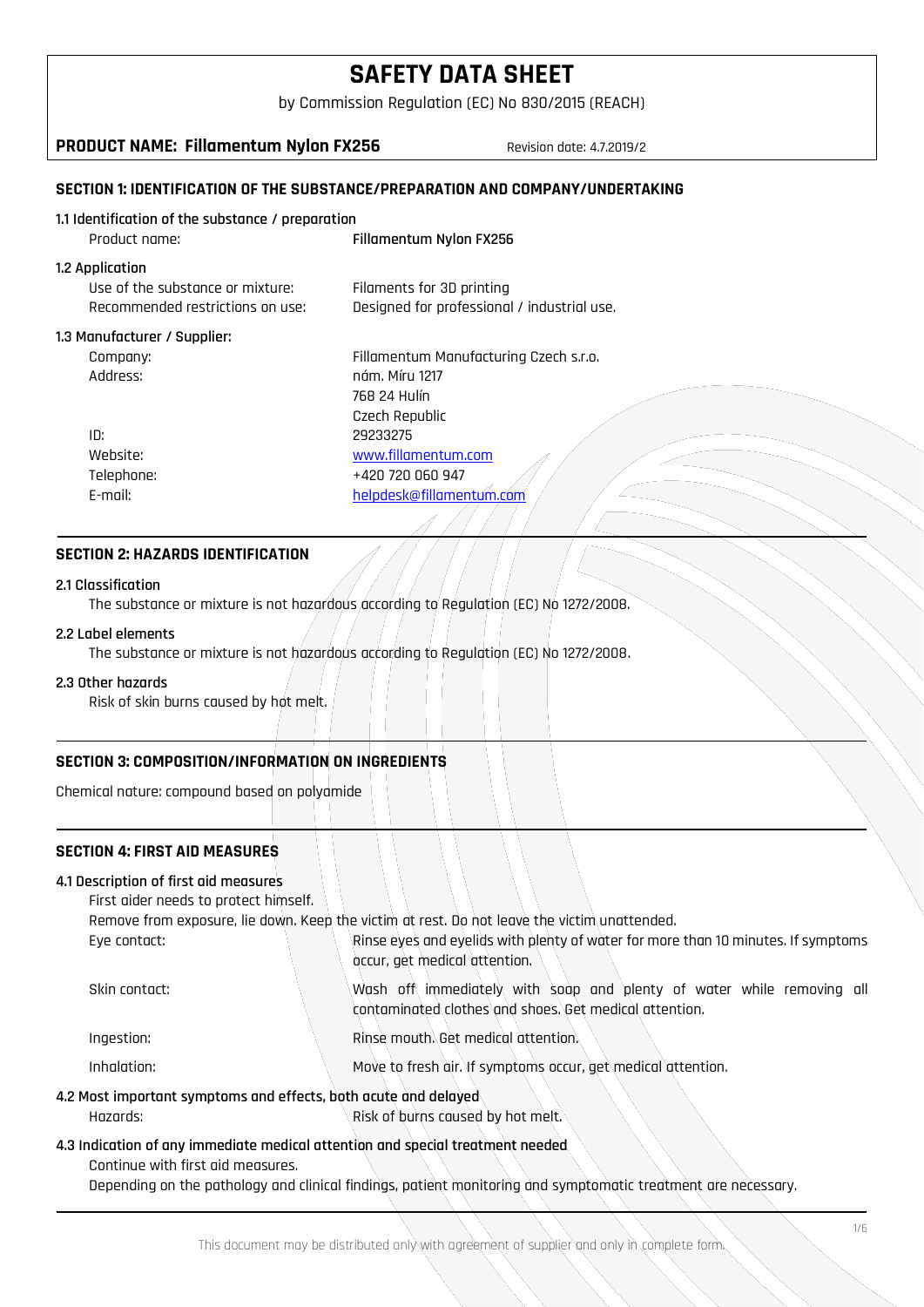by Commission Regulation (EC) No 830/2015 (REACH)

# **PRODUCT NAME: Fillamentum Nylon FX256** Revision date: 4.7.2019/2

### **SECTION 5: FIREFIGHTING MEASURES**

| 5.1 Extinguishing media                                                      |                                                                                                                                                                                                                                                                |
|------------------------------------------------------------------------------|----------------------------------------------------------------------------------------------------------------------------------------------------------------------------------------------------------------------------------------------------------------|
| Suitable extinguishing media:                                                | Water spray, foam, dry powder, carbon dioxide $(CD2)$ .                                                                                                                                                                                                        |
| Unsuitable extinguishing media:                                              | High volume water jet.                                                                                                                                                                                                                                         |
| 5.2 Special hazards arising from the substance or mixture<br>Special hazard: | In case of fire may be released: carbon monoxide, carbon dioxide, nitric oxides,<br>organic products of decomposition.<br>Under certain fire conditions, traces of other toxic products may occur.                                                             |
| 5.3 Advice for firefighters                                                  |                                                                                                                                                                                                                                                                |
| Fire-fighting measures:                                                      | Evacuate non-essential personnel. Move containers from fire area if you can do it<br>without risk. Keep containers and surroundings cool with water spray. Prevent fire<br>extinguishing water from contaminating surface water or the ground water<br>system. |
| Special protective equipment for<br>fire-fighters:                           | Wear self-contained breathing apparatus and personal protective equipment.                                                                                                                                                                                     |

# **SECTION 6: ACCIDENTAL RELEASE MEASURES**

### **6.1 Personal precautions, protective equipment and emergency procedures**

Evacuate personnel to safe areas. Do not walk on spilled material. Avoid dust formation. Avoid contact with skin, eyes and clothing. Use personal protective equipment. Ensure adequate ventilation.

### **6.2 Environmental precautions**

Do not release into the environment. Prevent from entering into drains or water courses.

### **6.3 Methods and material for containment and cleaning up**

Avoid dust formation. Throw into appropriate disposal containers.

### **6.4 Reference to other sections**

Wear personal protective equipment. For other disposal see Section 8.

### **SECTION 7: HANDLING AND STORAGE**

### **7.1 Precautions for safe handling**

Avoid dust formation. Protect from moisture. In thermal processing: Risk of skin burns.

Provide appropriate exhaust ventilation at machinery and at places where dust can be generated. Avoid exceeding the given occupational exposure limits (see Section 8).

Handle in accordance with good industrial hygiene and safety practice. Avoid contact with skin, eyes and clothing. Wear personal protective equipment. Wash hands thoroughly after handling. Do not eat, drink or smoke when using this product.

### **7.2 Conditions for safe storage, including any incompatibilities**

### **Advice on protection against fire and explosion**

Take precautionary measures against static discharges.

### **Storage**

Keep the package well closed and dry in a dry and well-ventilated place. Protect from moisture, water. Keep away from food, drink and animal feeding stuffs.

Storage temperature: < 40 °C

### **Storage stability**

Stable under recommended storage conditions.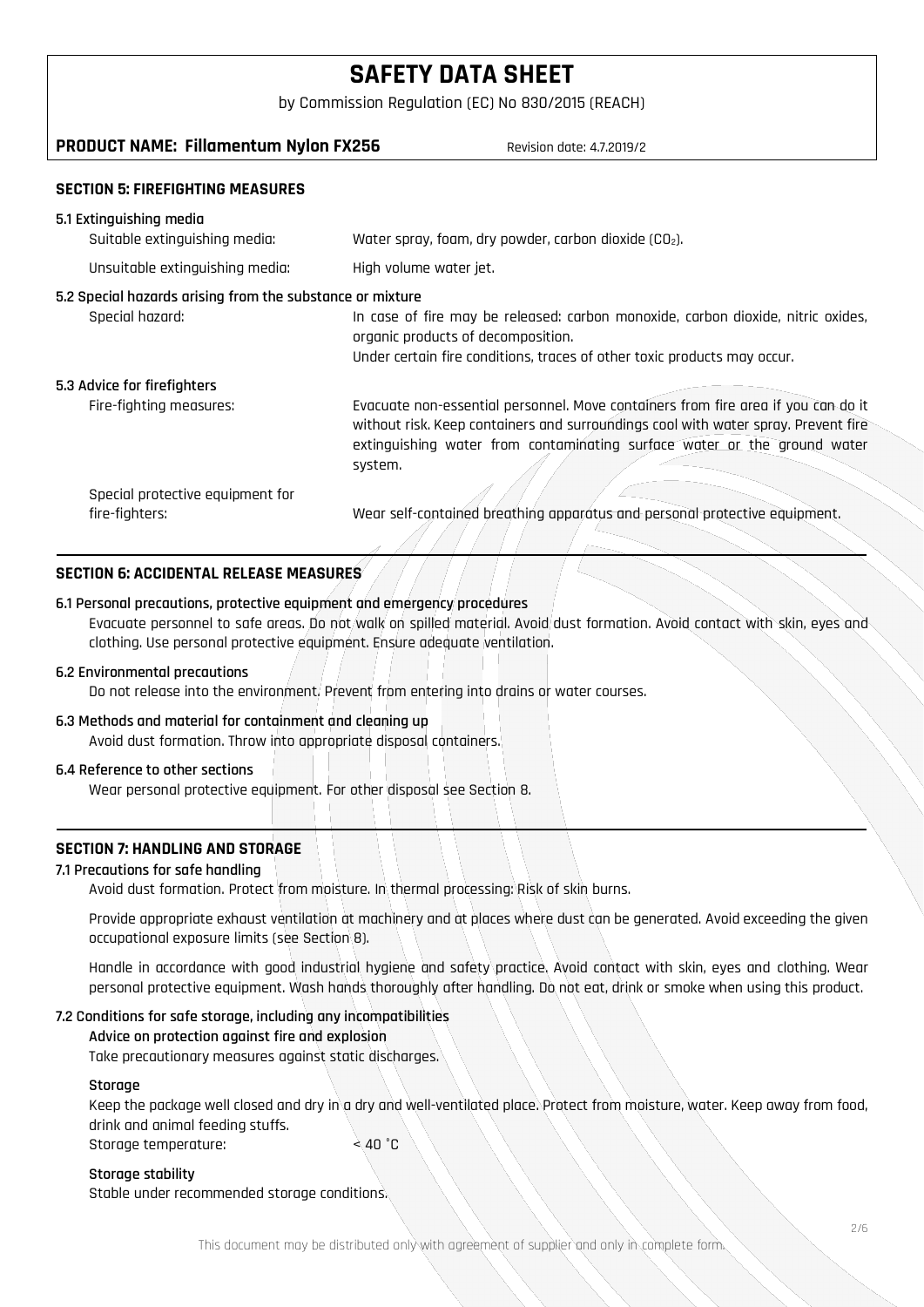by Commission Regulation (EC) No 830/2015 (REACH)

# **PRODUCT NAME: Fillamentum Nylon FX256** Revision date: 4.7.2019/2

## **7.3 Specific end uses**

No information is available.

### **SECTION 8: EXPOSURE CONTROLS/PERSONAL PROTECTION**

## **8.1 Control parameters**

No information available.

# **8.2 Exposure controls**

| כ בעוונוט און <b>איז אז אז געש</b>                                                       |                                                                                                                                                                                                                                                                                                 |
|------------------------------------------------------------------------------------------|-------------------------------------------------------------------------------------------------------------------------------------------------------------------------------------------------------------------------------------------------------------------------------------------------|
| <b>Engineering measures:</b>                                                             | In case of thermal processing, provide for extraction of the vapours or adequate<br>ventilation. Avoid dust formation. Dust must be extracted directly at the point of<br>origin.                                                                                                               |
| Individual protection measures, such as personal protective equipment<br>Eye protection: | Wear safety glasses.                                                                                                                                                                                                                                                                            |
| Hand protection:                                                                         | Wear protective gloves. Use barrier cream regularly. Protective heat-insulating<br>gloves are to be used during thermal processing.                                                                                                                                                             |
| Respiratory protection:                                                                  | Do not breathe dust. In case of dust or aerosol formation use respiration with an<br>approved filter. Note time limit for wearing respiratory protective equipment. In<br>the case of vapour formation, use a respirator with an approved filter. Respirator<br>with filter for organic vapour. |
| Hygiene Measures:                                                                        | Do not eat, drink or smoke while using the product. Wash hands before<br>breaks.<br>and immediately after handling the product. Wash contaminated clothing before<br>re-use.                                                                                                                    |

### **SECTION 9: PHYSICAL AND CHEMICAL PROPERTIES**

### **9.1 Information on basic physical and chemical properties**

| Physical Appearance:         | Solid, natural or coloured filament |
|------------------------------|-------------------------------------|
| Odour:                       | Odourless                           |
| pH:                          | Not applicable                      |
| Melting/freezing point:      | $>172$ °C                           |
| Boiling point/boiling range: | Not applicable<br>Decomposition     |
| Flash point:                 | Not applicable                      |
| Evaporation rate:            | Not applicable                      |
| Flammability (solid, gas)    | The product is not flammable.       |
| Lower explosion limit        | see Explosiveness                   |
| Upper explosion limit        | see Explosiveness                   |
| Vapour pressure              | Not applicable                      |
| Vapour density               | Not applicable                      |
| Relative density             | $1,0-1,2$ (20 °C)                   |
| Solubility:                  |                                     |
| Water solubility             | Insoluble substance                 |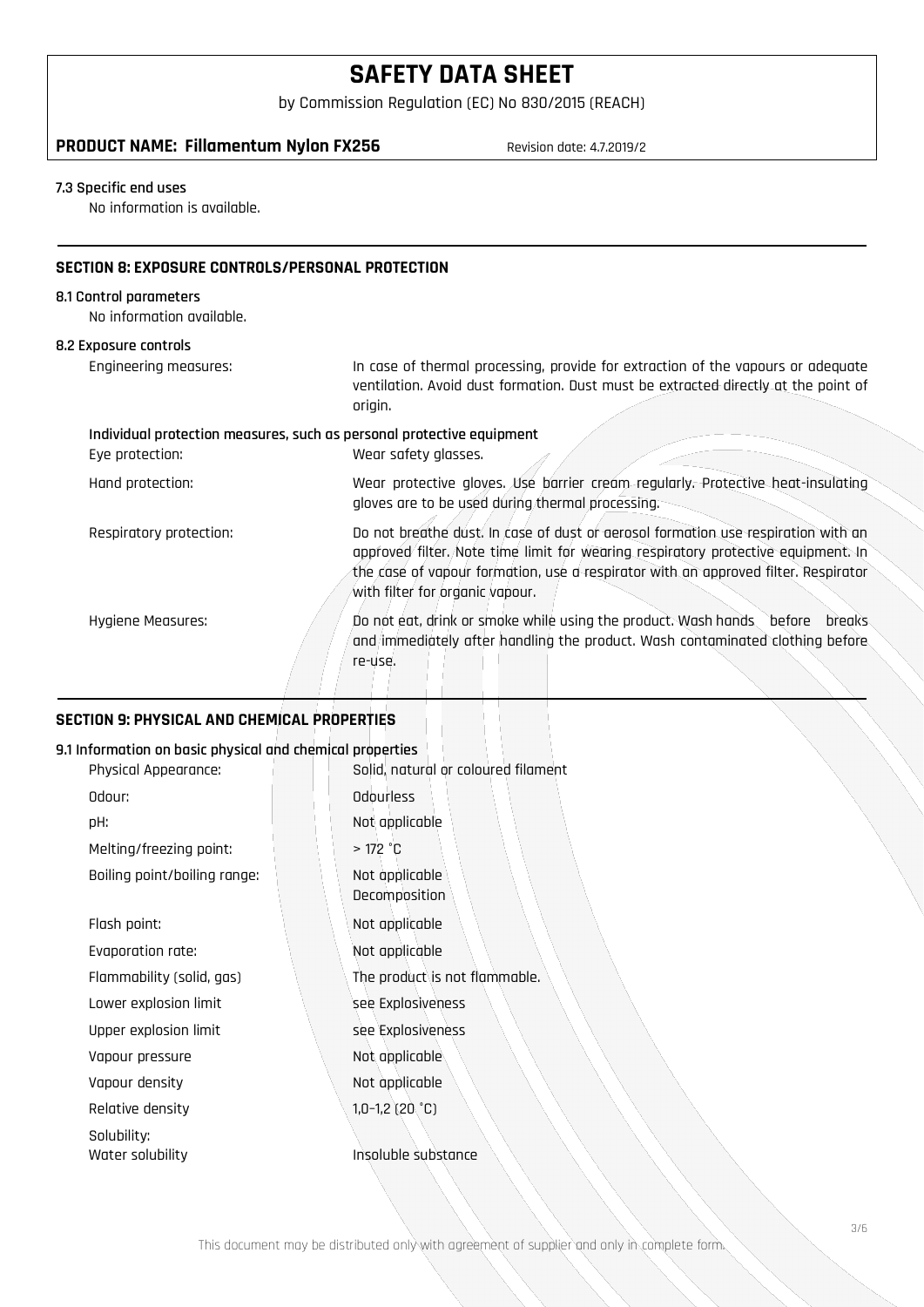by Commission Regulation (EC) No 830/2015 (REACH)

| PRODUCT NAME: Fillamentum Nylon FX256<br>Revision date: 4.7.2019/2 |                                                                                                                                                                  |  |
|--------------------------------------------------------------------|------------------------------------------------------------------------------------------------------------------------------------------------------------------|--|
| <b>Partition Coefficient</b><br>(n-octanol/water)                  | Not applicable<br>Not required by safety or application considerations.                                                                                          |  |
| Autoinflammability:                                                | The substance or mixture is not classified as pyrophoric.<br>The substance or mixture is not classified as self-heating.                                         |  |
| Decomposition temperature:                                         | > 300 °C                                                                                                                                                         |  |
| Dynamic viscosity:                                                 | Not applicable<br>Not required by safety or application considerations.                                                                                          |  |
| Kinematic viscosity:                                               | Not applicable<br>Not required by safety or application considerations.                                                                                          |  |
| Explosiveness:                                                     | Not explosive<br>Dusts might form explosive mixtures with air.                                                                                                   |  |
| Oxidising properties:                                              | Not oxidizing                                                                                                                                                    |  |
| 9.2 Other information<br>Formation of flammable gases:             | The substance or mixture does not flammable gases in contact with water.                                                                                         |  |
| Ignition temperature:                                              | > 350 °C                                                                                                                                                         |  |
| Peroxides:                                                         | The substance or mixture is not classified as organic peroxide.                                                                                                  |  |
| Metal corrosion:                                                   | Not corrosive to metals.                                                                                                                                         |  |
| Other information:                                                 | The range of values given complies with the variation range of the product group.<br>The specific physical chemical data can be read in the product information. |  |

### **SECTION 10: STABILITY AND REACTIVITY**

### **10.1 Reactivity**

Stable under normal conditions.

### **10.2 Chemical stability**

Stable under recommended storage conditions.

### **10.3 Possibility of hazardous reactions**

Do not bring hot melt material into contact with water. It causes steam formation.

### **10.4 Conditions to avoid**

Extremes of temperature and direct sunlight.

# **10.5 Incompatible materials**

None known.

### **10.6 Hazardous decomposition products**

Decomposition products on thermal decomposition: Carbon monoxide, Carbon dioxide, Nitrogen oxides (Nox), organic products of decomposition.

# **SECTION 11: TOXICOLOGICAL INFORMATION**

# **11.1 Information on toxicological effects**

Further information The properties of this product that are hazardous to health have been calculated according to regulation (EC) No. 1272/2008. See Section 2: Hazards Identification.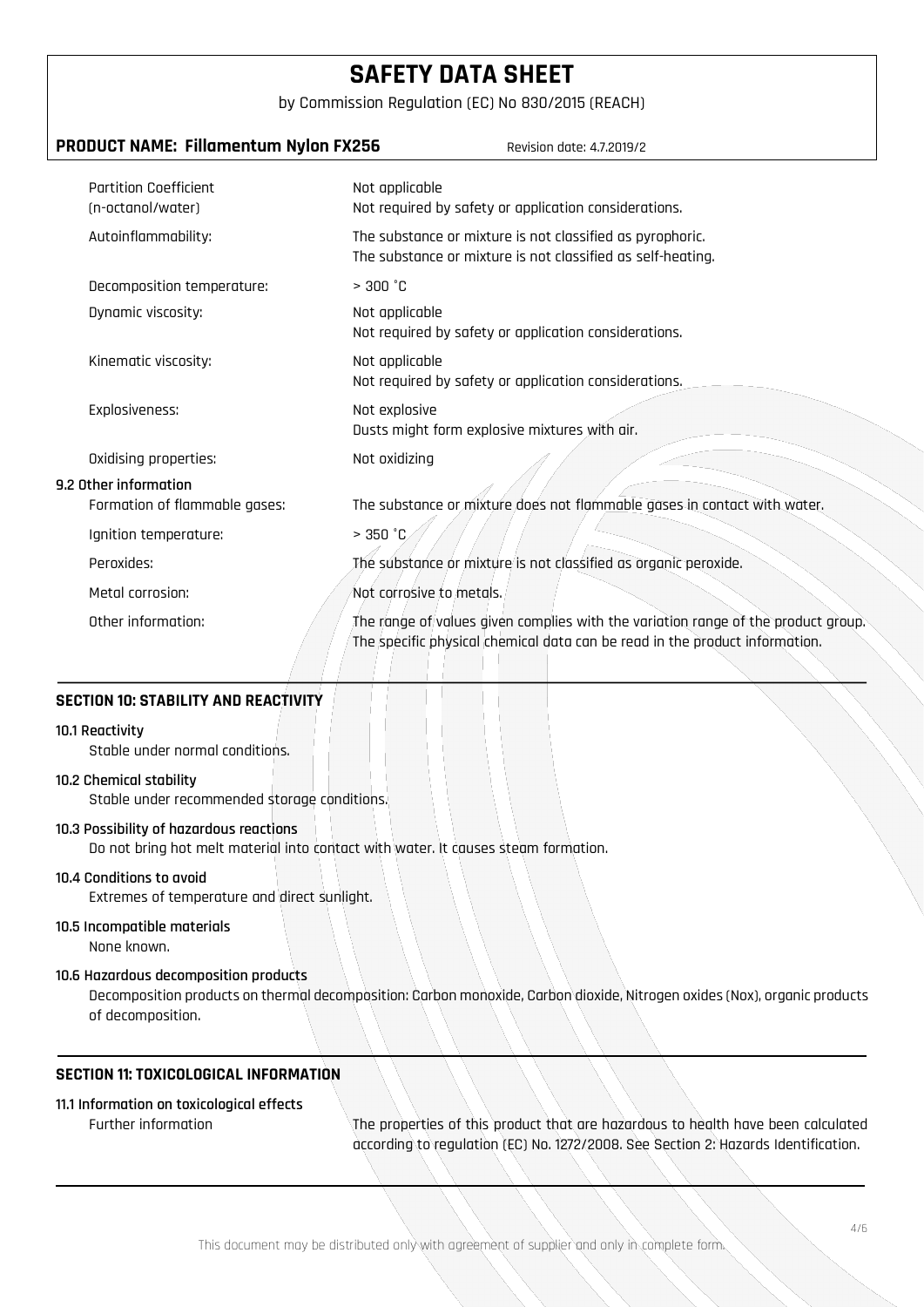by Commission Regulation (EC) No 830/2015 (REACH)

# **PRODUCT NAME: Fillamentum Nylon FX256** Revision date: 4.7.2019/2

# **SECTION 12: ECOLOGICAL INFORMATION**

| 12.1 Toxicity<br>Toxicity to fish                                | See Section 12.6 |
|------------------------------------------------------------------|------------------|
| 12.2 Persistence and degradability<br><b>Further Information</b> | see Section 12.6 |
| 12.3 Bioaccumulative potential<br><b>Biogccumulation</b>         | see Section 12.6 |
| 12.4 Mobility in soil<br>Mobility                                | See Section 12.6 |

# **12.5 Results of PBT and vPvB assessment**

Not available.

### **12.6 Other adverse effects**

The properties of this product that are hazardous to health have been calculated according to regulation (EC) No. 1272/2008. See Section 2: Hazards Identification.

## **SECTION 13: DISPOSAL CONSIDERATIONS**

### **13.1 Waste treatment methods**

Preferred way of disposal is recycling. If compliant with local regulation, product can be landfilled or incinerated.

### **SECTION 14: TRANSPORT INFORMATION**

According to: ADR, RID, AND, IMDG, IATA/ICAO.

- **14.1 UN number** Not regulated.
- **14.2 UN proper shipping name** Not regulated.
- **14.3 Transport hazard class** Not regulated.
- **14.4 Packing group** Not regulated.
- **14.5 Environmental hazards** Not applicable.
- **14.6 Special precaution for user** Not applicable.
- **14.7 Transport in bulk according to Annex II of Marpol and the IBC Code**  Not applicable.